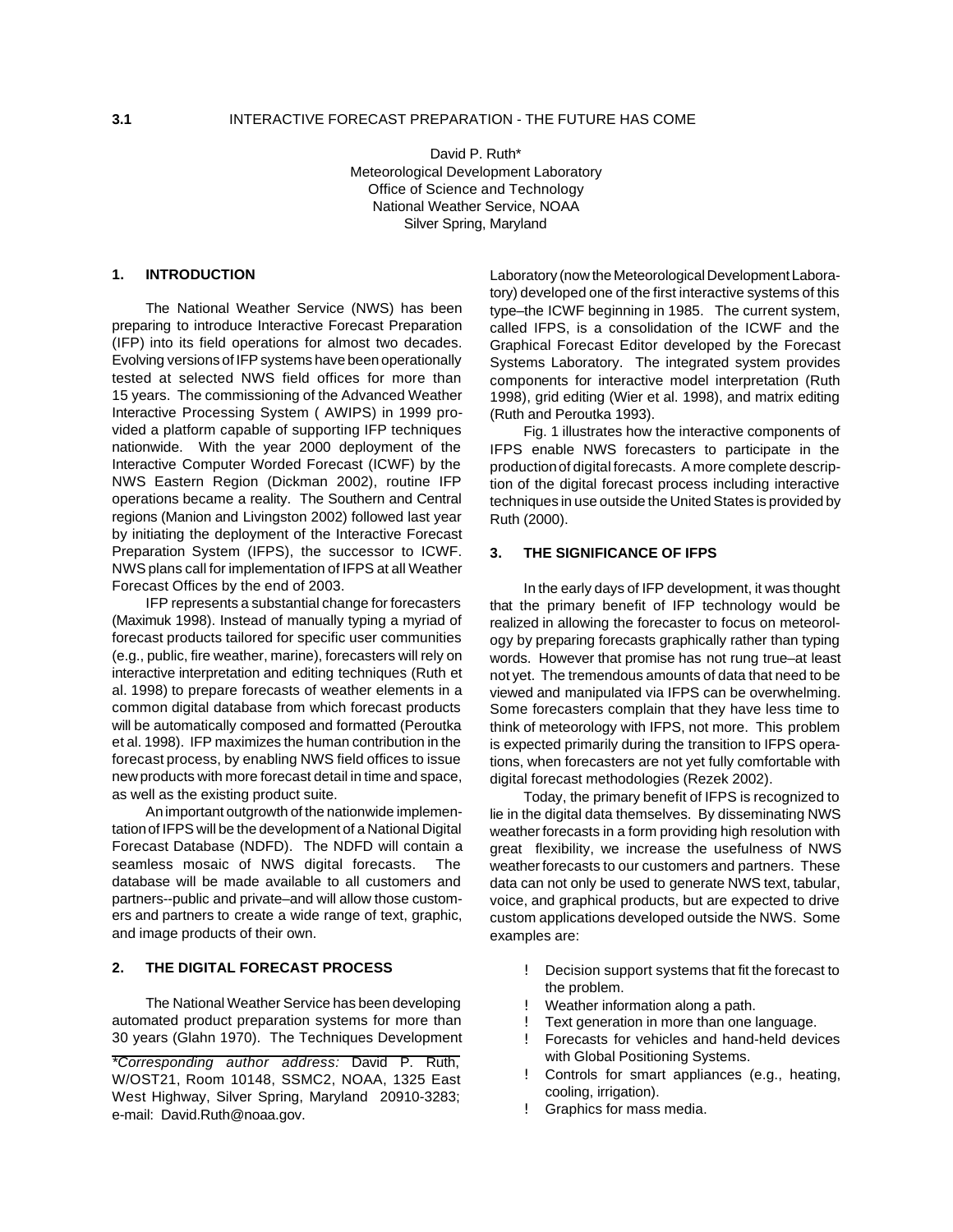

Figure 1: The digital forecast process

In fact, many of the above applications are being developed directly from computer model output today. By enabling the forecaster to produce detailed digital forecasts, IFPS maximizes the human role in the production of weather forecasts of the future.

### **4. A NATIONAL DIGITAL FORECAST DATABASE**

The implementation of IFPS at all NWS Weather Forecast Offices (WFO) by 2003 will enable the creation of a National Digital Forecast Database (NDFD). The NDFD will be a "mosaic" in the sense that the grids from individual WFOs will appear together on a master grid. The database will also contain digital forecasts from National Centers for Environmental Prediction (NCEP) service centers such as seasonal temperature outlooks created at the Climate Prediction Center.

To be of greatest benefit to our customers and partners, the NDFD must be consistent. This means that NDFD gridfields should not contain non-meteorological discontinuities from hour to hour, from gridpoint to gridpoint, or from element to element. In order to facilitate the production of coordinated digital forecasts, the NWS is defining new roles for its NCEP service centers in the IFPS era. In addition to providing digital guidance for key weather elements, NCEP service centers will work collaboratively with WFOs in reaching a consensus on how to update the NDFD based on the receipt of new observations or new model guidance.

A second method to minimize discontinuities is to identify them and correct them as forecasts are being prepared. Each of the three interactive components of IFPS provide for intersite coordination. The IFPS editors enable forecasters to view draft forecasts from adjacent WFOs. The model interpretation technique enables forecasters to start from a common blend of models or selected ensemble members (Boyer and Ruth 2002).

As an adjunct to the coordination techniques described above, software at the central NDFD server is being written to recognize significant discontinuities within incoming grids and automatically notify the source WFOs of potential problems. In some cases, a "consensus" forecast may be used at boundary gridpoints. Specific details are now being worked out at 17 WFOs currently participating in an NDFD prototype (Fig. 2).

#### **5. IFPS – A CATALYST FOR CHANGE**

The NWS introduced its first computer system to local weather offices three decades ago. The system was called the Automation of Field Operations and Services (AFOS) system. Over the past decade, the NWS has built and deployed a much more capable system called AWIPS. However, because the information a forecaster can convey to users and partners is still limited to how quickly he or she can type, routine products and services have remained largely the same. When IFPS nationwide implementation is complete in 2003, we will have changed that.